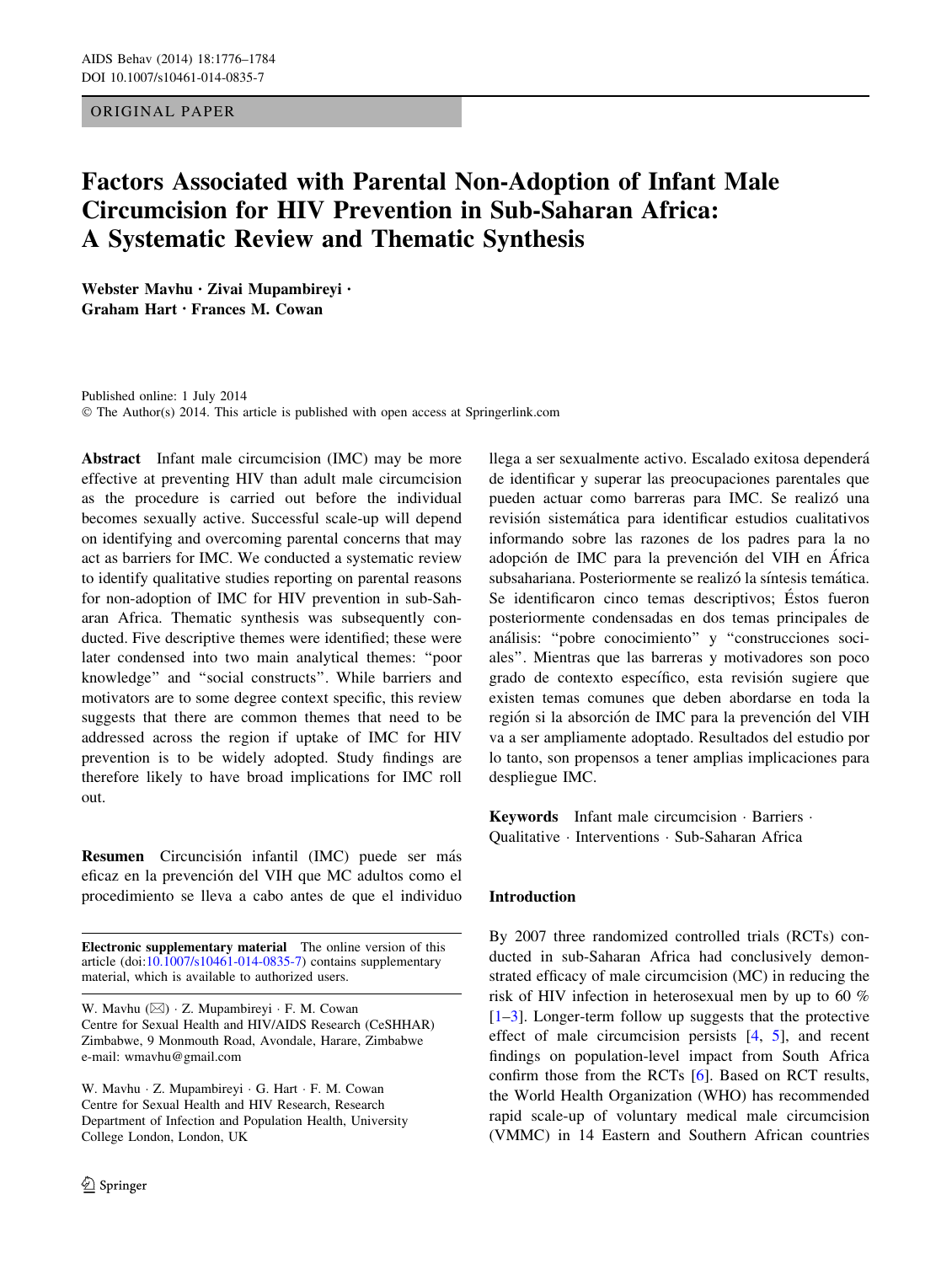with high HIV prevalence and low rates of male circumcision [[7–9\]](#page-7-0). These countries are Botswana, Ethiopia, Kenya, Lesotho, Malawi, Mozambique, Namibia, Rwanda, South Africa, Swaziland, Uganda, Tanzania, Zambia and Zimbabwe [[7–9](#page-7-0)].

Modelling studies conducted between 2009 and 2011 estimated that circumcising 80 % of males aged 15–49 in the 14 African countries within 5 years and sustaining this coverage rate thereafter, could avert 3.4 million new HIV infections within 15 years, in addition to yielding savings of US\$16.5 billion in care and treatment costs [[10,](#page-7-0) [11](#page-7-0)]. Thus, the 14 VMMC priority countries are striving to scale-up VMMC to a level that could impact the transmission of HIV [\[12](#page-7-0)]. In order to ensure that benefits of MC are sustained in the longer-term, WHO also recommends that infant MC (IMC) be implemented alongside adult VMMC [\[7](#page-7-0)]. Presuming high uptake, it will then be possible to phase out the "catch up" adult VMMC as infants circumcised now come of age. Pilot implementation of early infant male circumcision is already underway in some of the 14 VMMC priority countries including Botswana, Kenya, Lesotho, Swaziland, Zambia, and Zimbabwe [\[13–18](#page-7-0)].

Although its effects on HIV will take longer to realize, infant MC is likely to ultimately be more effective at preventing HIV acquisition than adult MC since infant MC is conducted long before the individual becomes sexually active, thereby negating the risk of sexual acquisition of HIV before male circumcision and the risk associated with sex before complete wound healing after the procedure [\[19](#page-7-0)]. Resumption of sex before the recommended postcircumcision abstinence period (6 weeks) is a major issue with adult men [\[1](#page-7-0), [20,](#page-7-0) [21](#page-7-0)]. Since actual acceptability of IMC will have a bearing on the procedure's uptake, roll-out and subsequent impact, it is crucial to identify and address parental concerns that may act as barriers for infant MC for HIV prevention. Identifying parental barriers and specifically working to address them will likely improve uptake and maximise the intervention's benefits.

This study sought to collate qualitative data which explore parental reasons for non-adoption of infant MC for HIV prevention in sub-Saharan Africa. The main question that the study sought to answer is 'For what reasons might parents choose not to adopt infant MC for HIV prevention in sub-Saharan Africa?' Findings will be used to inform the development of a package of approaches for overcoming these parental barriers (that could subsequently be tested for impact). The synthesis is described in line with a recentlydeveloped set of guidelines for reporting synthesis of qualitative studies—'Enhancing transparency in reporting the synthesis of qualitative research (ENTREQ)' [\[22](#page-7-0)]. ENTREQ consists of 21 items grouped into five main domains: introduction, methods and methodology, literature search and selection, appraisal, and synthesis of findings [[22\]](#page-7-0).

In addition to being comparatively new (albeit growing), the practice of synthesising qualitative studies is a subject of on-going debate [\[23](#page-7-0), [24\]](#page-7-0). Some maintain that it is not valid to take qualitative findings from a specific context, time and group and generalise beyond that setting [\[25](#page-7-0), [26](#page-7-0)]. However, a strong case has been made for qualitative synthesis to be valued as it brings together qualitative evidence from a range of settings for a wider audience, identifies research gaps and provides evidence for healthcare and policy [\[22–24](#page-7-0), [26–29](#page-7-0)]. The described synthesis was conducted in the hope that it would contribute to the design of interventions to tackle parental barriers that need to be addressed in order to facilitate infant male circumcision adoption in sub-Saharan Africa in general and Zimbabwe, specifically.

## Methods

#### Inclusion Criteria

Studies were selected for review if they were published in peer-reviewed journals; reported qualitative data on barriers to infant MC for HIV prevention entirely or in combination with quantitative ones, and were conducted in sub-Saharan Africa. Studies were excluded if they reported only quantitative data, were conducted outside sub-Saharan Africa, and focused only on adult MC. Abstracts for conference proceedings were excluded because abstracts for qualitative studies seldom provide sufficiently detailed methods and results, making it difficult to judge their suitability for synthesis [[24\]](#page-7-0).

#### Search Strategy

To develop the search strategy, we first split the research question into four components: (a) male or infant circumcision, (b) HIV prevention, (c) acceptability, and (d) qualitative research. Synonyms for the four components were identified through reading relevant literature. Additional synonyms were identified through a review of pilot search results. The search was first conducted using Medline Medical Subject Headings (MeSH) terms and text searches. Thereafter, two searches were conducted in Embase and CINAHL Plus using key terms and text words (plus thesaurus) relevant to each database. In addition to allowing for adjacency for words in a phrase, word endings were truncated to ensure inclusiveness of text searches. The Boolean operator "OR" was used to identify all papers related to each component after which search returns of all four components were combined using the operator "AND". The final search in the three databases was run and closed on 22 January 2013. Identified papers from each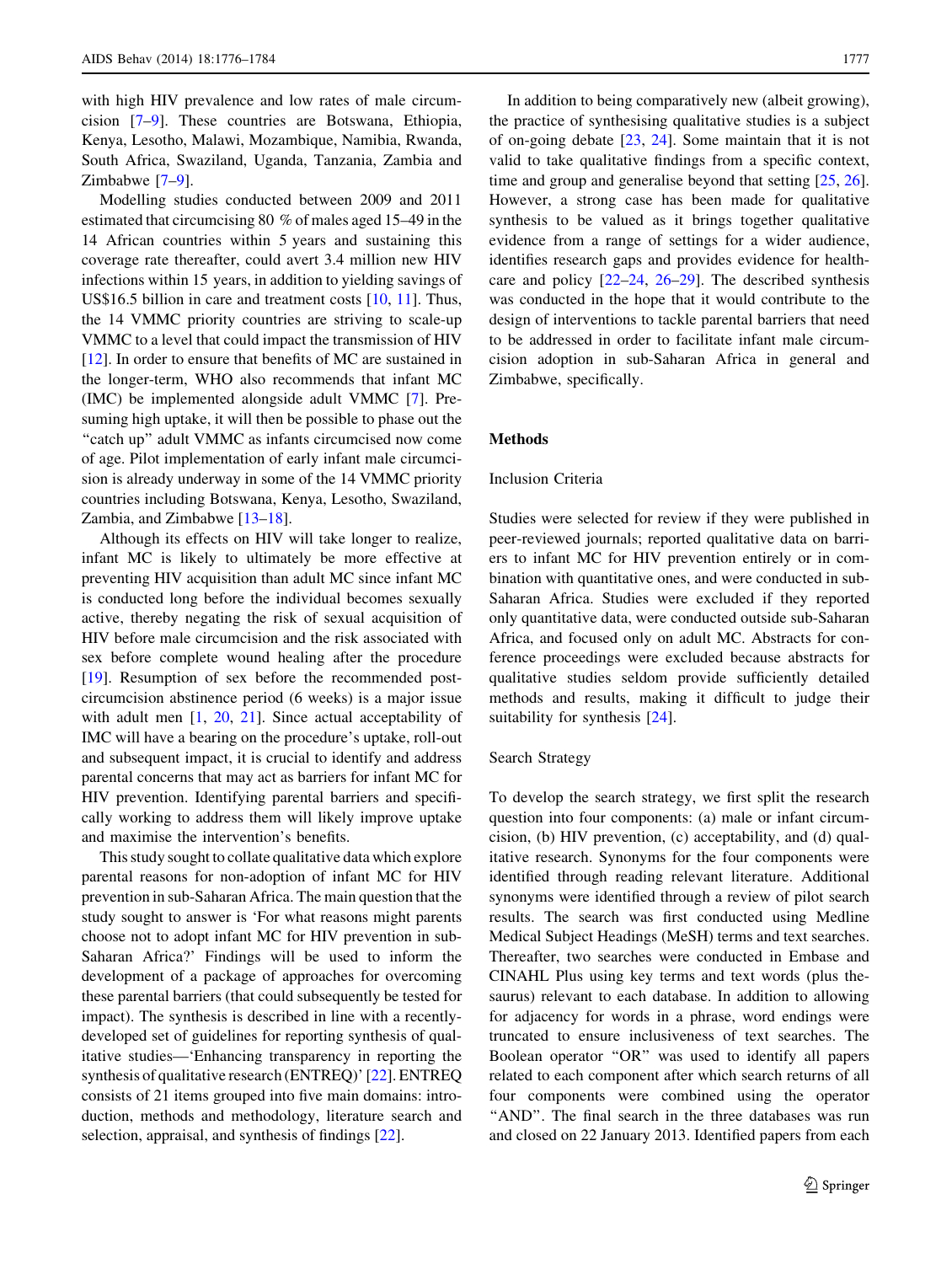#### Table 1 Criteria used to assess quality of studies

Items on reporting of study methods

- 1. Paper reports findings from qualitative methodology
- 2. Clear statement on aims/objectives
- 3. Sampling strategy explained and appropriate
- 4. Data collection methods mentioned/described and appropriate
- 5. Mention of ethical considerations
- 6. Theoretical approach mentioned/described
- 7. Analysis adequately described

8. Analysis done by more than one person to minimise subjectivity

- Items on reporting of study findings
- 9. Results can be linked back to study objectives
- 10. Sufficient data presented to support the results (including quotes)

Items on interpretation of study findings

11. Discussion and conclusions adequately supported by the data

of the databases were imported into an Endnote reference management software file (library). Duplicates were identified and removed.

#### Selection of Eligible Papers

Titles and abstracts were used to screen papers for relevance to the systematic review. If it was clear that a paper was ineligible based on the title and/or abstract review, it was dropped. Where the title and/or abstract were insufficient to make a determination, the full paper was downloaded and read. If the paper was deemed ineligible, it was excluded and reasons for exclusion were documented. Reference lists for all eligible papers were scrutinised for any additional relevant papers.

#### Quality Assessment

Assessing quality of qualitative research is not only challenging but also contentious [\[22](#page-7-0), [23](#page-7-0)]. There is little consensus on how quality should be assessed as well as whether it can or should be assessed at all [[23,](#page-7-0) [29](#page-7-0)]. We assessed selected studies using an adaptation of previouslyderived quality criteria for assessing validity of qualitative research [[26,](#page-7-0) [30\]](#page-7-0). Two experienced qualitative researchers (WM and ZM) first conducted this process independently and then jointly. The adapted criteria covered three main issues: reporting of study methods, reporting of study findings, and interpretation of study findings (Table 1).

## Synthesis

Electronic copies of the 10 studies were directly imported into NVivo 10 (QSR International, Melbourne, Australia),

a qualitative data storage and retrieval program. The thematic synthesis of findings was done in three previouslyvalidated and recommended stages: line-by-line coding of study findings, developing descriptive themes and generating analytical themes [[23,](#page-7-0) [28](#page-7-0)]. Stage one: line-by-line coding of study findings. Two researchers independently conducted line-by-line coding of qualitative findings presented in the selected studies. During this stage of the synthesis, the two researchers also examined each other's codes to check consistency of interpretation and to see whether additional levels of coding were needed [[23\]](#page-7-0).

Stage two: developing descriptive themes. The two reviewers looked for similarities and differences between the codes in order to group them [[23\]](#page-7-0). New codes were created to capture the meaning of groups of initial codes through an iterative, inductive process. This process resulted in 5 descriptive themes, 15 sub-themes and 8 sub sub-themes. Due to the overlapping nature of the 3 stages of thematic synthesis, some codes were adopted as themes/ sub-themes in their original form.

Stage three: generating analytical themes. Stage three involved condensing the descriptive themes into analytical ones [\[23\]](#page-7-0). Reviewers analysed the barriers to infant MC suggested by the descriptive themes, sub-themes, sub subthemes, condensed these, and then considered their implications for possible interventions. Each reviewer first did this independently and then together. This process resulted in two main analytical themes and several recommendations for possible interventions.

# Results

Our search conducted to 22 January 2013 resulted in 320 hits, which included 177 duplicate articles. After removing duplicates, a further 128 were excluded based on the title and/or abstract review (see Fig. [1](#page-3-0)). Studies were excluded for at least one of the following reasons: [\[1\]](#page-7-0) they reported only quantitative data, [\[2](#page-7-0)] they were conducted outside sub-Saharan Africa, and [[3](#page-7-0)] they focused only on adult MC. The full article was read for the remaining 15 articles. Of these, five papers were excluded from the analysis because they failed to meet the inclusion criteria; four  $\left[31-34\right]$  because they focused on traditional adolescent MC and one [\[35](#page-8-0)] because it reported on norms and values around adult MC (see Fig. [1](#page-3-0) for details of the selection process). Ten papers met the inclusion criteria and were assessed for quality and assigned a quality score ranging from poor to fair/good (see Table [2\)](#page-3-0).

Characteristics of Included Studies

The 10 studies  $[36-45]$  included in the synthesis were conducted in 7 countries [Kenya, Malawi, South Africa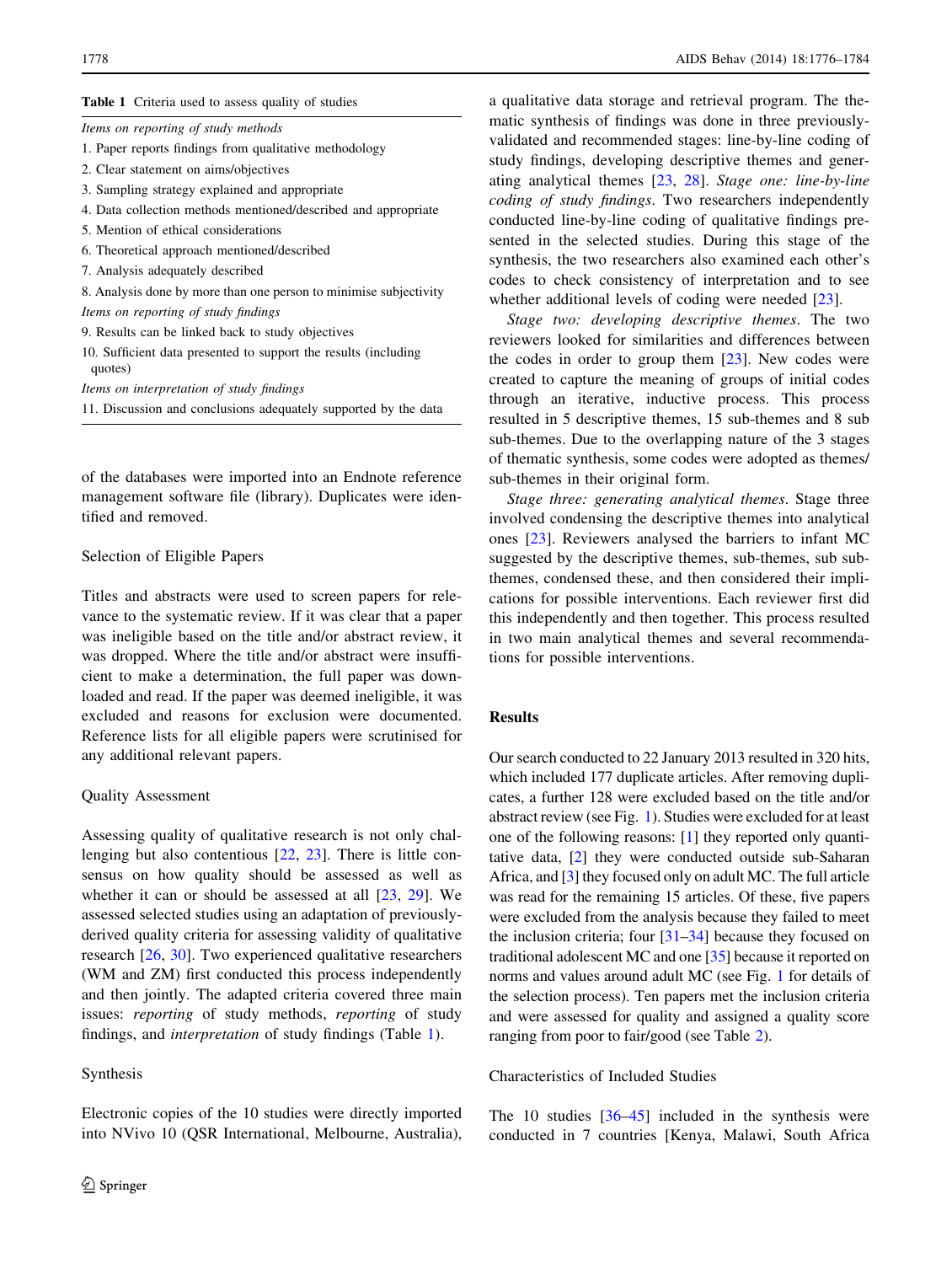<span id="page-3-0"></span>



Table 2 Characteristics of included studies

| Date | Country         | Authors (ref)                    | Time of<br>study | Study population                         | Setting            | Data collection<br>methods     | Quality<br>rating |
|------|-----------------|----------------------------------|------------------|------------------------------------------|--------------------|--------------------------------|-------------------|
| 2002 | Kenya           | Bailey et al. $[37]$             | 1998             | 16–80 year-old men and<br>women          | Rural and<br>urban | Focus groups and<br>interviews | Good              |
| 2003 | South<br>Africa | Rain-Taljaard et al.<br>$[43]$   | 1999-2000        | 13–59 year-old men and<br>women          | Peri-urban         | Focus groups and<br>interviews | Fair              |
| 2006 | Malawi          | Ngalande et al. $[42]$           | 2003             | 16–80 year-old men and<br>women          | Rural and<br>urban | Focus groups                   | Good              |
| 2007 | Zambia          | Lukobo and Bailey<br>[38]        | 2003             | 18–67 year-old men                       | Rural and<br>urban | Focus groups                   | Fair              |
| 2011 | Tanzania        | Mwanga et al. $[41]$             | 2008-2009        | 40–59 year-old men and<br>women          | Rural and<br>urban | Interviews                     | Good              |
| 2011 | Uganda          | Albert et al. $\lceil 36 \rceil$ | 2008             | 16–80 year-old men and<br>women          | Rural and<br>urban | Focus groups                   | Fair              |
| 2012 | Tanzania        | Tarimo et al. [44]               | 2009             | 24 male and 10 female police<br>officers | Urban              | Interviews                     | Good              |
| 2012 | South<br>Africa | Milford et al. $[40]$            | 2008             | 16 females and 4 males                   | Rural and<br>urban | Interviews                     | Good              |
| 2012 | Zambia          | Waters et al. $[45]$             | 2009-2010        | 18–74 year-old men and<br>women          | Urban              | Focus groups                   | Good              |
| 2012 | Zimbabwe        | Mayhu et al. $[39]$              | 2010             | 16–80 year-old men and<br>women          | Rural and<br>urban | Focus groups and<br>interviews | Good              |

 $(x2)$ , Tanzania  $(x2)$ , Uganda, Zambia  $(x2)$ , and Zimbabwe]. The earliest paper [[37\]](#page-8-0) was published in 2002 and the most recent [\[39](#page-8-0)] in 2012. Two studies [\[39](#page-8-0), [45](#page-8-0)] conducted between 2009 and 2010 specifically explored acceptability of infant MC. Seven of the 10 studies (70 %) were perceived to be of good quality and three (30 %) of fair quality (see Table 2). Overall, studies rated as fair either did not report how data analysis was done and/or did not include participants' verbatim quotes to substantiate findings. Two of the three papers rated as fair [\[36](#page-8-0), [43](#page-8-0)] reported mixed methods research. In the first case [[36\]](#page-8-0), qualitative research was ancillary to household and provider surveys. In the second [\[43](#page-8-0)], focus group discussions (FGDs) and in-depth interviews were conducted alongside two cross-sectional studies.

Results of Synthesis: Line-By-Line Coding

Line-by-line coding resulted in 24 codes (Table [3](#page-4-0)). The codes are listed in order of the two researchers' own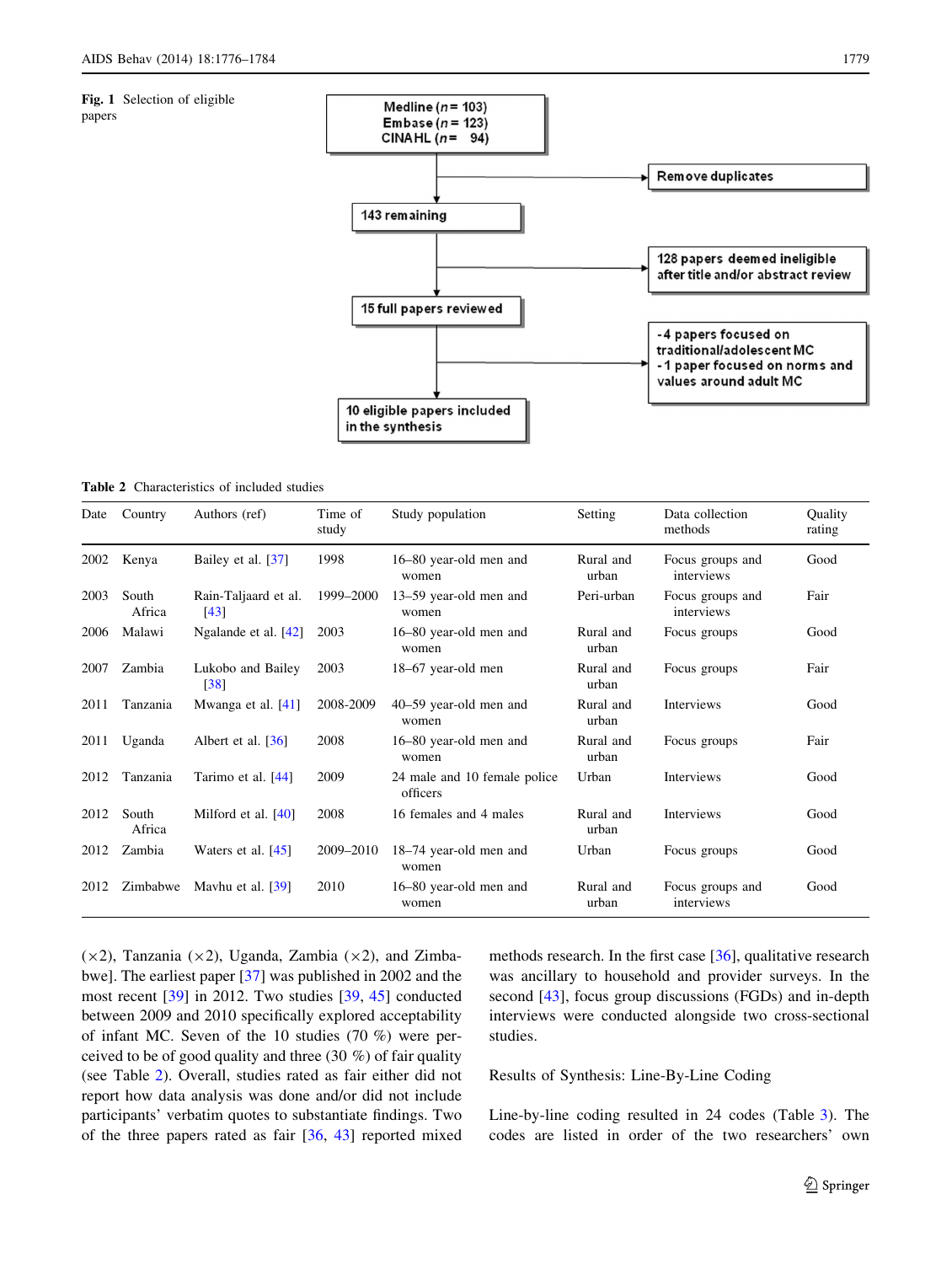<span id="page-4-0"></span>Table 3 Codes identified from the studies

| Code                                                                     | Frequency      |
|--------------------------------------------------------------------------|----------------|
| 1. Fear of death                                                         | 5              |
| 2. Fear of negative outcome                                              | 4              |
| 3. Fear of HIV infection                                                 | 1              |
| 4. Fear of excessive bleeding                                            | 6              |
| 5. Fear of excessive pain                                                | 5              |
| 6. Fear of infection                                                     | 2              |
| 7. Don't understand rationale                                            | 1              |
| 8. Scepticism about preventative benefits                                | 1              |
| 9. Lack of confidence in procedure safety                                | 2              |
| 10. Lack of confidence in medical personnel                              | $\overline{2}$ |
| 11. Not understanding advantages of infant MC over<br>later in childhood | 2              |
| 12. Concerns about cost                                                  | 5              |
| 13. Suspicion about/of program                                           | 1              |
| 14. Unfamiliarity with procedure, father uncircumcised                   | $\overline{c}$ |
| 15. Fear of loss of penile sensitivity                                   | 2              |
| 16. Fear of loss of sexual desire                                        | $\overline{c}$ |
| 17. Non-MC a major distinguishing feature                                | 1              |
| 18. Preserving tradition                                                 | 4              |
| 19. Fear of rejection/derision/ostracism                                 | 3              |
| 20. Associated religious connotations                                    | $\overline{c}$ |
| 21. Fear of witchcraft                                                   | 2              |
| 22. Fear of excessive sexual desire (womanizing)                         | 1              |
| 23. Fear of risky sexual activity/behaviour later                        | 2              |
| 24. Respect for child autonomy                                           | 2              |
|                                                                          |                |

perceptions of their relative weight with regards to influencing non-adoption of infant MC (with 1 being perceived as most significant) and not by the number of times each code appears in the studies. Although some of the codes are closely related, they have certain nuances within them and as such, we felt it was justifiable to treat them separately. However, the codes were subsequently grouped into themes, sub-themes and sub sub-themes as illustrated in Table [4](#page-5-0).

#### Results of Synthesis: Descriptive Themes

In summary, barriers to non-adoption of infant male circumcision for HIV prevention in sub-Saharan Africa include a lack of information. An additional recurrent theme is fear of harm—both immediate (infant death, HIV infection, excessive bleeding and pain, infection) and future (decreased penile sensitivity and sexual desire, increased sexual desire, risk compensation, ostracism, derision and rejection). Cultural and traditional beliefs also seem to be significant barriers. Concerns about cost emerged as a significant barrier especially within the context of competing interests. Surprisingly, the need to respect a child's autonomy featured (albeit in only one setting) as a barrier despite the fact that in most African settings, children seldom feel able to make independent decisions (Table [4\)](#page-5-0). All of these factors act as barriers to adoption of infant MC for HIV prevention by the male infant's parents.

Results of Synthesis: Analytical Themes

Poor knowledge of infant MC and its potential benefits is a barrier to intervention uptake. Parents neither understand the rationale behind infant MC nor what the procedure involves. Some doubt (infant) MC's effectiveness in protecting males against HIV. Social constructs—taken here to mean ideas created and sustained by an individual or group—are a source of barriers to infant MC. These include societal myths and misconceptions. Some of the myths act as barriers to MC for HIV prevention because they are associated with threats to a specific social construct—masculinity (e.g. MC decreases sexual desire or pleasure) [[46](#page-8-0)].

## Discussion

This paper presents a thematic analysis of systematically identified qualitative studies from sub-Saharan Africa that reported barriers to infant male circumcision for HIV prevention. Five major themes were identified: lack of information, fear of harm, cultural/traditional beliefs, concerns about cost and need to respect a child's autonomy.

Several studies identified poor knowledge as a barrier to infant MC for HIV prevention, suggesting that campaigns designed to create demand for the intervention need to provide parents with accurate information about the efficacy of MC in preventing HIV (as well as its other health benefits). Misconceptions about how the procedure is conducted and the risks associated with it were commonly cited; information, education, and communication (IEC) materials will need to provide understandable and accurate information to explain the procedure and that when conducted by appropriately trained and experienced personnel, IMC is safe, does not require sutures and is usually characterised by minimal bleeding [[15,](#page-7-0) [18](#page-7-0)]. Additionally, IEC materials need to also explain issues around pain management and infection control (and that if an infection occurs, it usually involves just the skin and can be easily treated) [\[15](#page-7-0), [18](#page-7-0)]. Concerns around the possibility that infant MC may itself be a source of HIV infection need to be specifically addressed. IEC materials should also highlight the several advantages of circumcising males during infancy as opposed to later in life.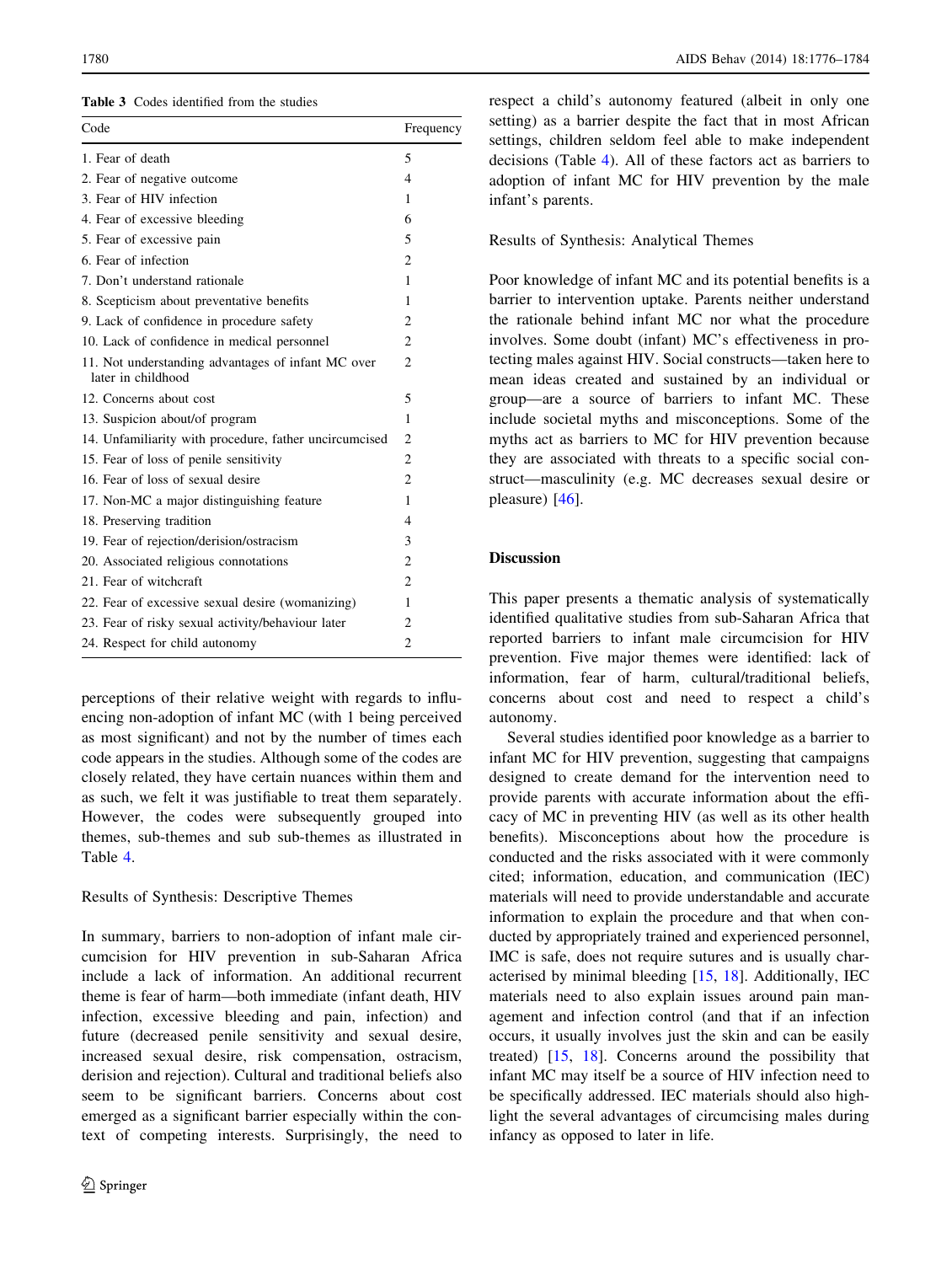<span id="page-5-0"></span>Table 4 Themes—parental reasons for not adopting infant male circumcision for HIV prevention

| Theme                                 |                                                                                                                                                                                                                                                                                                                  |  |  |
|---------------------------------------|------------------------------------------------------------------------------------------------------------------------------------------------------------------------------------------------------------------------------------------------------------------------------------------------------------------|--|--|
| Lack of information                   |                                                                                                                                                                                                                                                                                                                  |  |  |
| Rationale                             | "Fathers themselves have not gone for<br>circumcision and so they do not believe it<br>is important for their children" $([45], p 17)$                                                                                                                                                                           |  |  |
| Preventative benefits                 | "I am still not convinced that circumcision<br>reduces the spread of HIV" $([45], p17)$                                                                                                                                                                                                                          |  |  |
| Advantages (over MC<br>later in life) | "It [MC] should be done when they [babies]<br>are about six months old" $([39], p 2)$                                                                                                                                                                                                                            |  |  |
| Fear of harm                          |                                                                                                                                                                                                                                                                                                                  |  |  |
| Immediate harm                        |                                                                                                                                                                                                                                                                                                                  |  |  |
| Death                                 | "They [providers] might kill my child, like<br>the case in Kafue of the child that died<br>after an MC operation" $([45], p 17)$                                                                                                                                                                                 |  |  |
| HIV infection                         | "The most commonly expressed reasons not<br>to circumcise were fear of infection,<br>including HIV" ([42], p 381)                                                                                                                                                                                                |  |  |
| Excessive bleeding                    | "The danger of excessive bleeding is of<br>particular concern for mothers considering<br>circumcision for young childrenSome<br>said that infants and small boys simply do<br>not have sufficient blood to spare" (our<br>emphasis) ([37], p 31)                                                                 |  |  |
| Excessive pain                        | "Many were against circumcising babies<br>because of excessive pain during and after<br>the procedure" $([38], p 474)$                                                                                                                                                                                           |  |  |
| Infection                             | "Although you may be told the instruments<br>were boiled [sterilized], you may find out<br>that they are not clean Perhaps, they<br>[instruments] have been there for a long<br>time and bacteria are there; then without<br>knowing all that, a person is circumcised<br>using those instruments" $([44], p 7)$ |  |  |
| Future harm                           |                                                                                                                                                                                                                                                                                                                  |  |  |
| Physical                              |                                                                                                                                                                                                                                                                                                                  |  |  |
| Decreased penile<br>sensitivity       | "Additional barriers to male circumcision<br>mentioned by a few participants included<br>some loss of penile sensitivity" $([37],$<br>p 31)                                                                                                                                                                      |  |  |
| Decreased sexual<br>desire            | "Additional barriers to male circumcision<br>mentioned by a few participants included<br>some loss of  and sexual desire"<br>([37], p 31)                                                                                                                                                                        |  |  |
| Behavioural                           |                                                                                                                                                                                                                                                                                                                  |  |  |
| Increased sexual<br>desire            | "Additional barriers to male circumcision<br>mentioned by a few participants included<br>excessive sexual desire and a tendency<br>to womanize" $([37], p 31)$                                                                                                                                                   |  |  |
| Risk compensation                     | "FGDs also raised a number of concerns<br>and challenges to MC promotion. These<br>included concerns that it would<br>encourage their children to engage in risky<br>sexual activity" $([36]$ , p 1582)                                                                                                          |  |  |

| Table 4 continued                     |                                                                                                                                                                                                                                                                                                                                                                                                                                                                    |  |  |  |  |
|---------------------------------------|--------------------------------------------------------------------------------------------------------------------------------------------------------------------------------------------------------------------------------------------------------------------------------------------------------------------------------------------------------------------------------------------------------------------------------------------------------------------|--|--|--|--|
| Theme                                 |                                                                                                                                                                                                                                                                                                                                                                                                                                                                    |  |  |  |  |
| Social                                |                                                                                                                                                                                                                                                                                                                                                                                                                                                                    |  |  |  |  |
| Ostracism                             | "Some of these individuals were concerned<br>that boys who were circumcised might be<br>ostracized from their church<br>communities" ([42], p 382)                                                                                                                                                                                                                                                                                                                 |  |  |  |  |
| Derision                              | "Many said that Luo boys and men would<br>want to avoid being called rayuom, a<br>derisive DhoLuo term for the circumcised<br>and for those born with reduced foreskin"<br>([37], p 30)                                                                                                                                                                                                                                                                            |  |  |  |  |
| Rejection                             | "A few suggested that Luo women might<br>reject a Luo man as potential sex or<br>marriage partner if he is circumcised"<br>([37], p 30)                                                                                                                                                                                                                                                                                                                            |  |  |  |  |
| Religious<br>connotations             | "Among those from non circumcising tribes,<br>several participants described<br>circumcision as cultural practice<br>associated with Muslims" $([45], p 16)$                                                                                                                                                                                                                                                                                                       |  |  |  |  |
| Culture/traditional<br>beliefs        |                                                                                                                                                                                                                                                                                                                                                                                                                                                                    |  |  |  |  |
| Maintaining tradition                 | "Infants would need to be nursed by their<br>mothers [after circumcision) We don't<br>want mothers to know what we do" $(39)$ ,<br>p 3)                                                                                                                                                                                                                                                                                                                            |  |  |  |  |
| Non-MC a<br>distinguishing<br>feature | "Until recently, extraction of the lower<br>middle six teeth was an identifying feature<br>for Luo as they passed into adulthood, but<br>now that tooth extraction has been largely<br>abandoned, participants see lack of male<br>circumcision as the most significant<br>component of Luo identity aside from<br>language. A few were concerned that, if<br>Luo started circumcising, little would be<br>left to distinguish them from others" $([37],$<br>p 30) |  |  |  |  |
| Witchcraft                            | "I wanted to have my son circumcised, but<br>my husband refused. He said it was a<br>practice connected to witchcraft" $([45],$<br>p 17)                                                                                                                                                                                                                                                                                                                           |  |  |  |  |
| Concerns about cost                   | "Cost of the procedure was expressed by<br>many groups as a significant barrier to<br>circumcision for themselves or their sons"<br>([37], p 31)                                                                                                                                                                                                                                                                                                                   |  |  |  |  |
| Respect for child<br>autonomy         | "In the past elders were doing tattoos"<br>(Ndembo) on our bodies, and now I<br>understand that these were not good,<br>which is why I wouldn't want to decide on<br>circumcision for someone else. We may<br>think we are doing the right thing when in<br>fact our children may disagree when they<br>grow up" ([45], p 17)                                                                                                                                      |  |  |  |  |

Concerns around both the monetary and opportunity cost of the procedure were common. Infant MC programmes will need to ensure that the cost of the procedure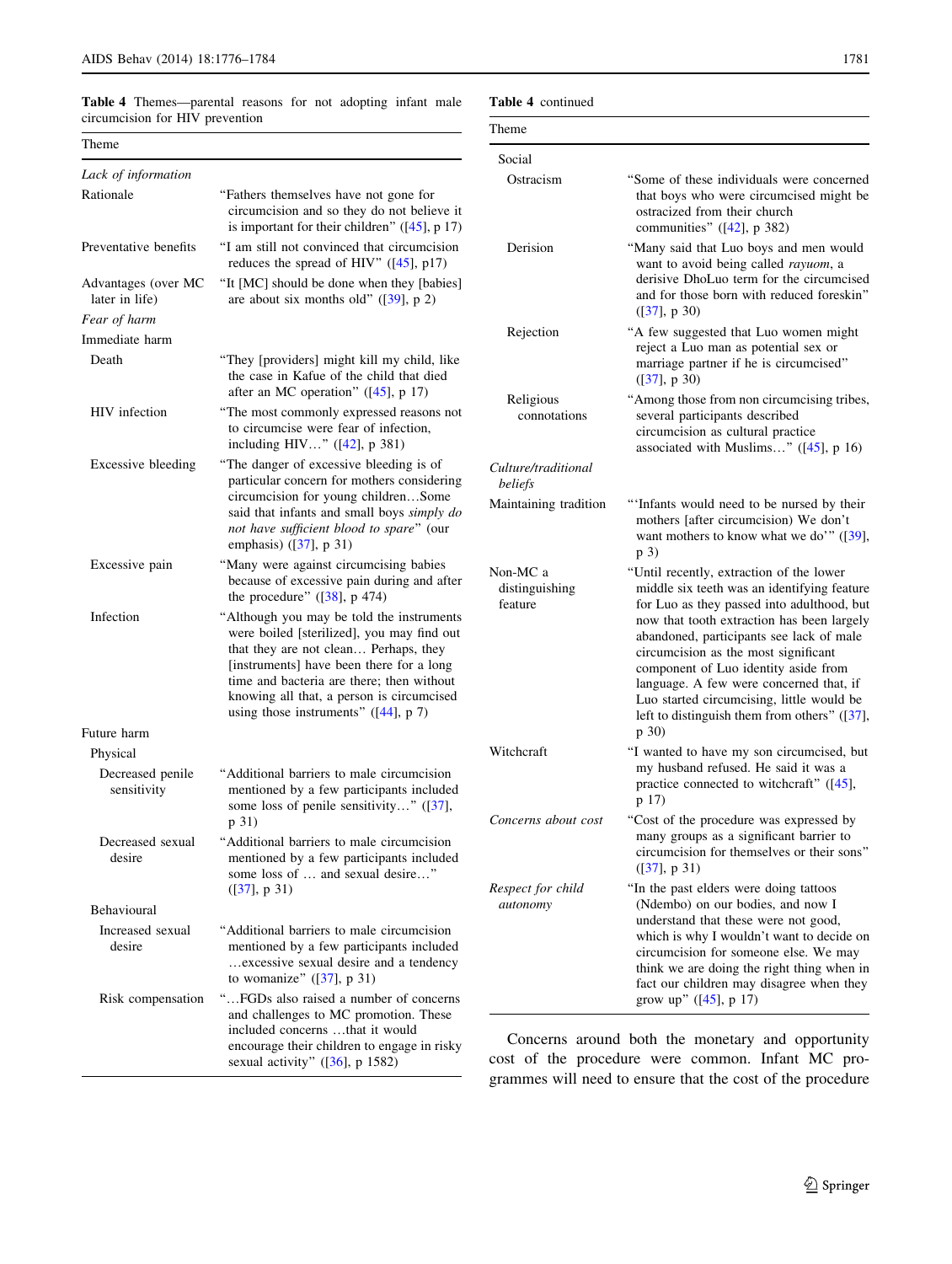is minimised, for example, by providing the procedure and follow up without charge to offset at least some of the primary and opportunity costs. This approach has been adopted by some adult VMMC priority countries (Kenya, Malawi, Rwanda, Swaziland, Tanzania and Zimbabwe) [\[46](#page-8-0)]. However, social marketing theory suggests that people generally do not value something that they get for free [\[47](#page-8-0)]. Moreover, in one of the studies included in this review, some participants questioned the motive of providing free male circumcision, particularly when funded by foreign donors [\[39](#page-8-0)]. In a separate study, participants recommended low priced male circumcision to boost the community's satisfaction with the quality of the procedure [\[42](#page-8-0), [48](#page-8-0)]. Asking infant MC clients to pay a nominal procedure fee might help to increase the value people attach to IMC.

Social constructs, a potential barrier to infant MC, need to be tackled. In addition to tackling masculinity, interventions to promote infant MC for HIV prevention need to dispel MC-related myths and misconceptions. Since fear of various forms of social maltreatment, including ostracism by church members were reported, initiatives to provide information about infant MC for HIV prevention could be incorporated into faith-based HIV prevention interventions; these have been successfully used in sub-Saharan Africa [\[49](#page-8-0), [50](#page-8-0)]. Non-circumcising communities view MC in general and infant MC, specifically, as a form of conversion to the 'other' and a loss of cultural identity. Where circumcision is seen as a ''backward'' practice, it is likely that communities will resist the intervention. Conversely, traditionally circumcising communities that perceive infant MC, which allows women (mothers) to see and nurse the circumcision wound as taboo [\[39](#page-8-0)], regard the intervention as a serious cultural invasion.

If targets for infant circumcision are to be reached, demand creation initiatives need to change community norms related to infant MC. Beliefs about circumcision are deeply-entrenched and it is likely that demand creation will be a gradual and ongoing process rather than a once-off event. Specifically, demand creation for infant MC for HIV prevention needs to address the wider community and not just mothers and fathers of infant boys since circumcision may have far-reaching social implications for the child in later life. In addition to targeting multiple generations, campaigns should engage key traditional and religious leaders in efforts to mobilise a wider understanding and acceptance of circumcision for HIV prevention [[39\]](#page-8-0).

A major strength of this study is that it is the first systematically conducted thematic synthesis to explore parental reasons for non-adoption of infant MC for HIV prevention in sub-Saharan Africa. Given that IMC has been identified as a key HIV prevention intervention for sustaining the prevention gains anticipated through adult voluntary medical MC across sub-Saharan Africa, study findings and resultant recommendations are likely to have broad implications for IMC roll out across the region. Additionally, this study fulfils most of the steps for reporting synthesis of qualitative research as recommended by the ENTREQ statement [\[22](#page-7-0)], a valuable and practical resource and reference tool.

Assessing quality of selected studies was difficult. Selected studies were assessed using an adaptation of previously derived (and accepted) quality criteria for assessing validity of qualitative research. The process was challenging and time-consuming; largely because study methods were poorly described or unsystematic. Reviewers then had to try and piece together, from inadequate descriptions, what methods and procedures were used and why [\[26](#page-7-0)]. Indeed, it has been suggested that one of the possible by-products of undertaking more qualitative research syntheses may be an improvement in the quality of the reporting of qualitative research [[26\]](#page-7-0).

A potential limitation of the study is that we used our own perceptions, as opposed to frequency counts, to determine the weight of the 24 issues (codes) that were identified through line-by-line coding. To some extent, a code's significance is determined by the number of times it features in a research paper. However, reliance on frequency counts to determine the significance of qualitative findings has inherent shortcomings; the frequency with which an issue is mentioned by research participants may not necessarily be a reflection of its significance but rather, the ease with which it can be mentioned. Also, it could be a result of participants' conscious efforts to downplay certain issues whilst overstating others. Moreover, presentation of qualitative research is often influenced by the approach taken by authors in conducting and reporting that work; for example authors may sample participants to gain information about specific beliefs or practices or choose to put more emphasis on interesting, novel or unusual findings as opposed to commonlyoccurring or previously recognised ones. Additionally, determining the relative weight of the issues identified would always be a subjective exercise and potentially subject to bias (although as stated earlier these biases can be minimised by using at least two experienced researchers to independently code/weight data).

In conclusion, using thematic synthesis, this study identified five key barriers to infant MC uptake (lack of information, fear of harm, cultural/traditional beliefs, concerns about cost and need to respect a child's autonomy) which were later condensed into just two (poor knowledge and social constructs). Barriers such as knowledge will be relatively easy to overcome but more culturally entrenched beliefs will take time and a layered, community-level approach to change.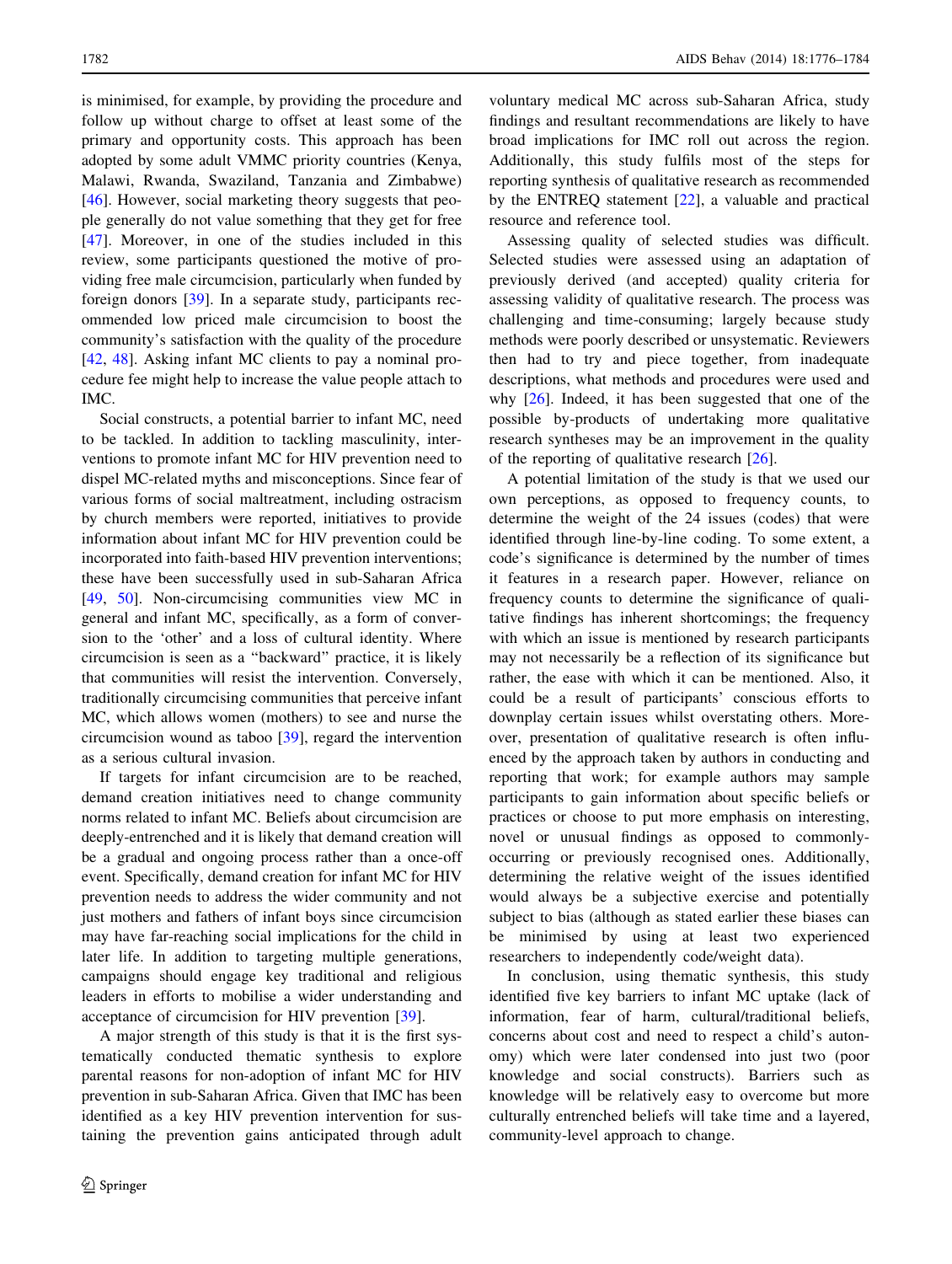<span id="page-7-0"></span>Acknowledgments We express our profound gratitude to Kate Cheney for helpful suggestions around the search strategy. No funding was received for this work.

Conflict of interest No authors have any competing interests.

Ethical statement An ethics statement was not required for this work.

Open Access This article is distributed under the terms of the Creative Commons Attribution License which permits any use, distribution, and reproduction in any medium, provided the original author(s) and the source are credited.

#### References

- 1. Auvert B, Taljaard D, Lagarde E, Sobngwi-Tambekou J, Sitta R, Puren A. Randomized, controlled intervention trial of male circumcision for reduction of HIV infection risk: the ANRS 1265 Trial. PLoS Med. 2005;2(11):e298.
- 2. Bailey RC, Moses S, Parker CB, Agot K, Maclean I, Krieger JN, et al. Male circumcision for HIV prevention in young men in Kisumu, Kenya: a randomised controlled trial. Lancet. 2007;369(9562):643–56.
- 3. Gray RH, Kigozi G, Serwadda D, Makumbi F, Watya S, Nalugoda F, et al. Male circumcision for HIV prevention in men in Rakai, Uganda: a randomised trial. Lancet. 2007;369(9562):657–66.
- 4. Mehta SD, Moses S, Agot K, Odoyo-June E, Li H, Maclean I, et al. The long term efficacy of medical male circumcision against HIV acquisition. AIDS. 2013;27(18):2899–907.
- 5. Gray R, Kigozi G, Kong X, Ssempiija V, Makumbi F, Wattya S, et al. The effectiveness of male circumcision for HIV prevention and effects on risk behaviors in a posttrial follow-up study. AIDS. 2012;26(5):609–15.
- 6. Auvert B, Taljaard D, Rech D, Lissouba P, Singh B, Bouscaillou J, et al. Association of the ANRS-12126 male circumcision project with HIV levels among men in a South African township: evaluation of effectiveness using cross-sectional surveys. PLoS Med. 2013;10(9):e1001509.
- 7. WHO/UNAIDS. New data on male circumcision and HIV prevention: policy and programme implications. Geneva: WHO/ UNAIDS; 2007.
- 8. Weiss HA, Halperin D, Bailey RC, Hayes RJ, Schmid G, Hankins CA. Male circumcision for HIV prevention: from evidence to action? AIDS. 2008;22(5):567–74.
- 9. WHO/UNAIDS. Joint Strategic Action Framework to Accelerate the Scale-Up of Voluntary Medical Male Circumcision for HIV Prevention in Eastern and Southern Africa: 2012–2016. Geneva: WHO/UNAIDS; 2011.
- 10. Njeuhmeli E, Forsythe S, Reed J, Opuni M, Bollinger L, Heard N, et al. Voluntary medical male circumcision: modeling the impact and cost of expanding male circumcision for HIV prevention in eastern and southern Africa. PLoS Med. 2011;8(11):e1001132.
- 11. Hankins C, Forsythe S, Njeuhmeli E. Voluntary medical male circumcision: an introduction to the cost, impact, and challenges of accelerated scaling up. PLoS Med. 2011;8(11):e1001127.
- 12. Sgaier SK, Reed JB, Thomas A, Njeuhmeli E. Achieving the HIV prevention impact of voluntary medical male circumcision: lessons and challenges for managing programs. PLoS Med. 2014;11(5):e1001641.
- 13. Bowa K, Li MS, Mugisa B, Waters E, Linyama DM, Chi BH, et al. A controlled trial of three methods for neonatal circumcision in Lusaka, Zambia. J Acquir Immune Defic Syndr. 2013;62(1):e1–6.
- 14. Mavhu W, Ncube G, K H, Samkange CA, Weiss HA, Mugurungi O, et al. Piloting implementation of early infant male circumcision using devices in Zimbabwe: preliminary findings. 17th international conference on AIDS and STIs in Africa. Cape Town, 2013 (abstract PB564).
- 15. Plank RM, Ndubuka NO, Wirth KE, Mwambona JT, Kebaabetswe P, Bassil B, et al. A randomized trial of Mogen clamp versus Plastibell for neonatal male circumcision in Botswana. J Acquir Immune Defic Syndr. 2013;62(5):e131–7.
- 16. Plank RM, Wirth KE, Ndubuka NO, Abdullahi R, Nkgau M, Lesetedi C, et al. Single-arm evaluation of the AccuCirc device for early infant male circumcision in Botswana. J Acquir Immune Defic Syndr. 2014;66(1):1–6.
- 17. Waters E, Li M, Mugisa B, Bowa K, Linyama D, Stringer E, et al. Acceptability and uptake of neonatal male circumcision in Lusaka, Zambia. AIDS Behav. 2013;17(6):2114–22.
- 18. Young MR, Bailey RC, Odoyo-June E, Irwin TE, Obiero W, Ongong'a DO, et al. Safety of over twelve hundred infant male circumcisions using the Mogen clamp in Kenya. PLoS ONE. 2012;7(10):e47395.
- 19. Plank RM, Makhema J, Kebaabetswe P, Hussein F, Lesetedi C, Halperin D, et al. Acceptability of infant male circumcision as part of HIV prevention and male reproductive health efforts in Gaborone, Botswana, and surrounding areas. AIDS Behav. 2010;14(5):1198–202.
- 20. Hewett PC, Hallett TB, Mensch BS, Dzekedzeke K, Zimba-Tembo S, Garnett GP, et al. Sex with stitches: assessing the resumption of sexual activity during the postcircumcision woundhealing period. AIDS. 2012;26(6):749–56.
- 21. Odeny TA, Bailey RC, Bukusi EA, Simoni JM, Tapia KA, Yuhas K, et al. Effect of text messaging to deter early resumption of sexual activity after male circumcision for HIV prevention: a randomized controlled trial. J Acquir Immune Defic Syndr. 2014;65(2):e50–7.
- 22. Tong A, Flemming K, McInnes E, Oliver S, Craig J. Enhancing transparency in reporting the synthesis of qualitative research: ENTREQ. BMC Med Res Methodol. 2012;12(1):181.
- 23. Thomas J, Harden A. Methods for the thematic synthesis of qualitative research in systematic reviews. BMC Med Res Methodol. 2008;8:45.
- 24. Centre for Reviews and Dissemination. Systematic Reviews: CRD's guidance for undertaking reviews in health care. York: CRD, University of York; 2009. [http://www.york.ac.uk/inst/crd/](http://www.york.ac.uk/inst/crd/index_guidance.htm) [index\\_guidance.htm.](http://www.york.ac.uk/inst/crd/index_guidance.htm)
- 25. Sandelowski M, Barroso J. Handbook for synthesising qualitative research. New York: Springer; 2007.
- 26. Campbell R, Pound P, Pope C, Britten N, Pill R, Morgan M, et al. Evaluating meta-ethnography: a synthesis of qualitative research on lay experiences of diabetes and diabetes care. Soc Sci Med. 2003;56(4):671–84.
- 27. Marston C, King E. Factors that shape young people's sexual behaviour: a systematic review. Lancet. 2006;368:1581–6.
- 28. Barnett-Page E, Thomas J. Methods for the synthesis of qualitative research: a critical review. BMC Med Res Methodol. 2009;9:59.
- 29. Dixon-Woods M. BS, Booth A, Jones DR, Miller T, Sutton AJ, Shaw RL SJ, Young B, How can systematic reviews incorporate qualitative research? A critical perspective. Qual Res. 2006;6:27–44.
- 30. Finlayson K, Downe S. Why do women not use antenatal services in low- and middle-income countries? A meta-synthesis of qualitative studies. PLoS Med. 2013;10(1):e1001373.
- 31. Greely P, Maharaj P, Letsoalo T, Miti A. Traditional male circumcision for reducing the risk of HIV infection: perspectives of young people in South Africa. Cult Health Sex. 2013;15(2):148–59.
- 32. Mavundla TR, Netswera FG, Bottoman B, Toth F. Rationalization of indigenous male circumcision as a sacred religious custom: health beliefs of Xhosa men in South Africa. J Transcult Nurs. 2009;20(4):395–404.